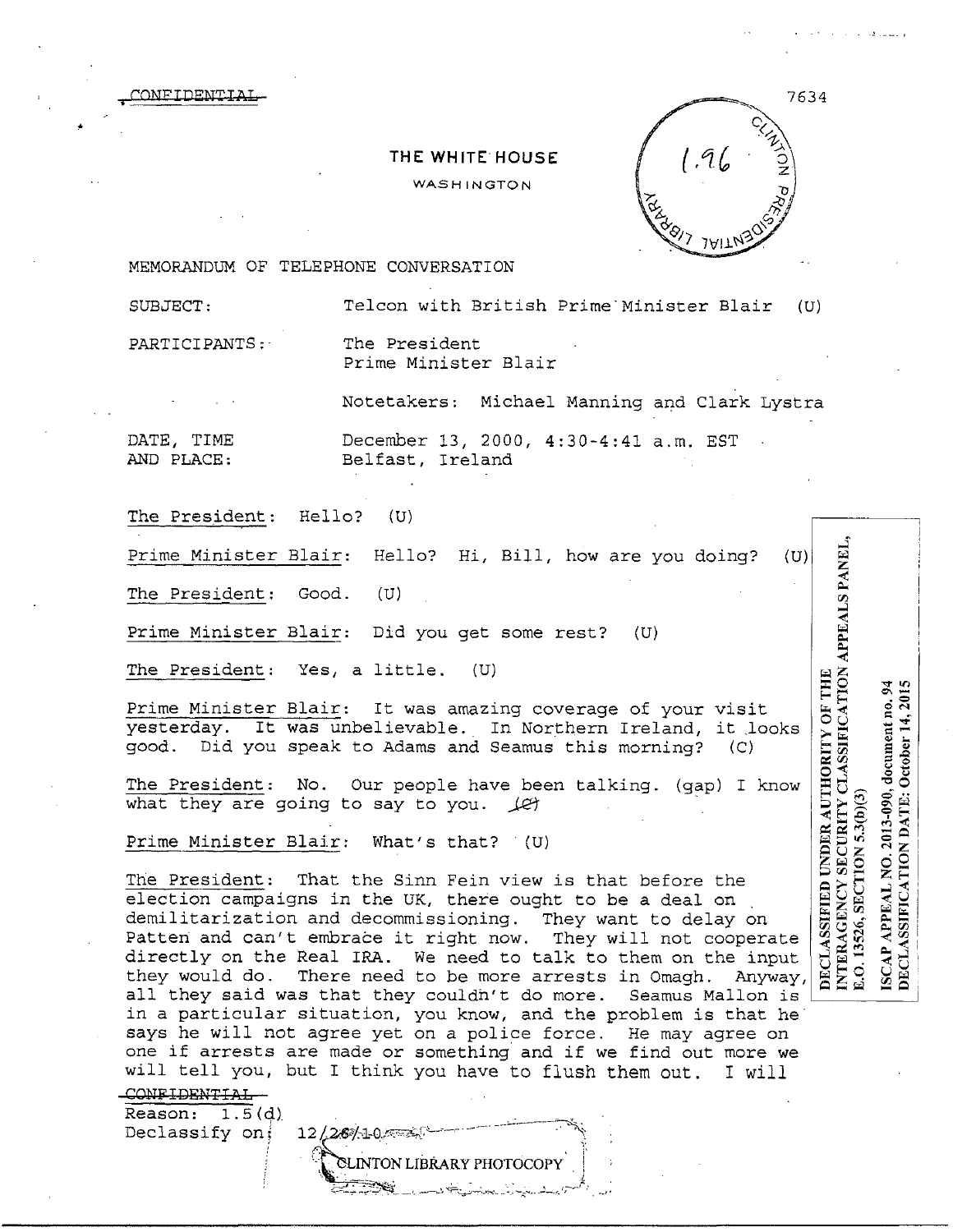CONFIDENTIAL

## **E.O.** 13526, section  $1.4(b)(d)$

work today in our meeting with him. I'll try to find out more about whatever the sequence is.  $\mathcal{L}$ 

 $\overline{2}$ 

Prime Minister Blair:

The President: That might cut the mustard with them. أجمله

Prime Minister Blair:/

The President: OK. 4et

Prime Minister Blair:

There may be something there.  $\cancel{\mathcal{L}}$  [E.O. 13526, section 1.4(b)(d) The President:

 $\mathcal{L}_{\mathcal{L}}$ 

CLINTON LIBRARY PHOTOCOPY

بطا بالمودارة إزالمالكم ويتجاهلني

CONFIDENTIAL